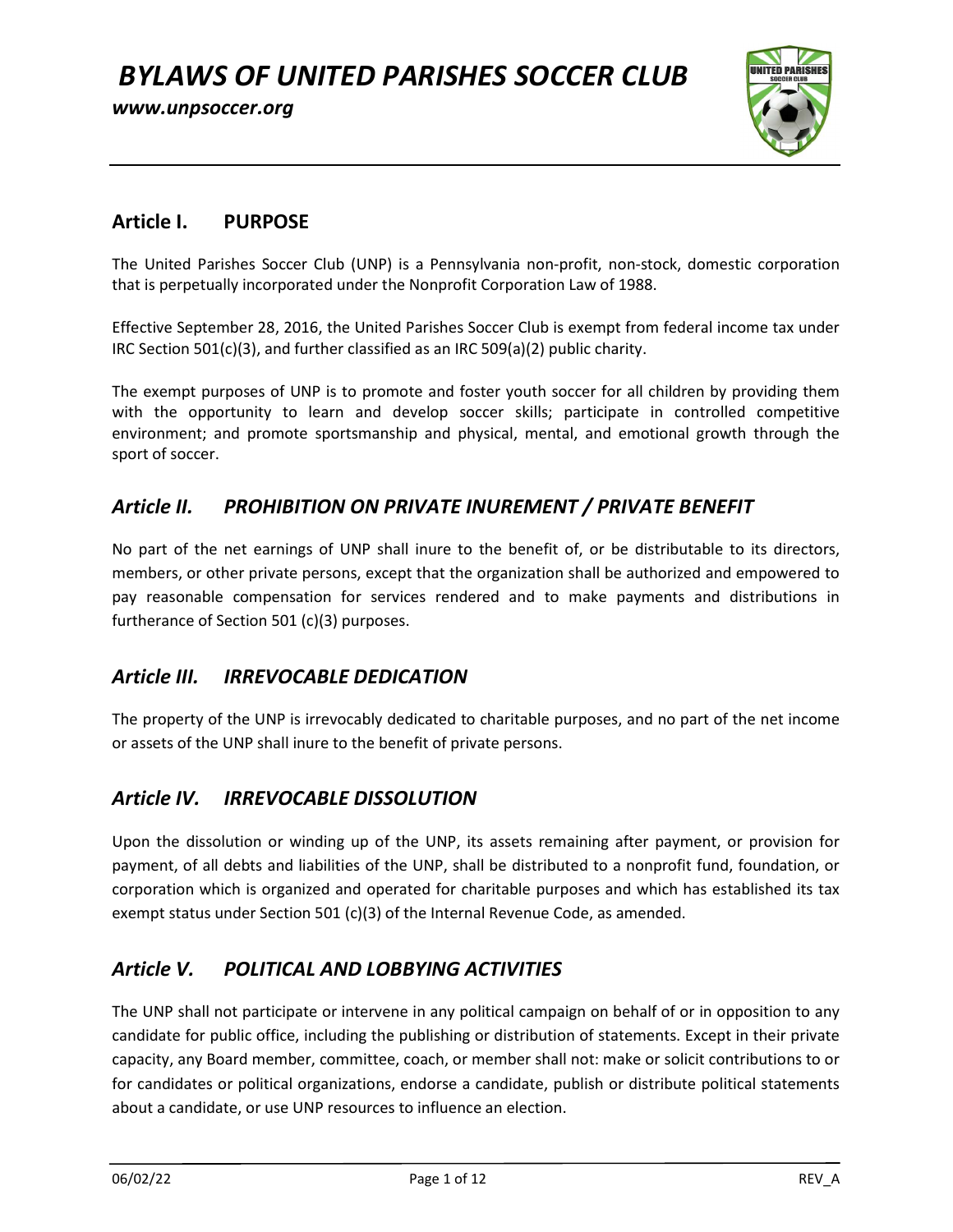www.unpsoccer.org



### Article VI. PROHIBITION ON GAMING

The UNP shall not conduct directly or indirectly any gaming. The term gaming includes: Bingo, Beno, lotteries, pull-tabs, pari-mutual betting, Calcutta wagering, pickle jars, punch boards, tip boards, tip jars, certain video games, casino games, sports betting, etc.

### Article VII. PROHIBITED LOANS

No loans shall be made by the UNP to the Board or any person. Any Board member, committee member, coach, or member of UNP, who assents to or participates in the making of any such loan, shall be liable to the UNP for the amount of such loan until it is repaid.

### Article VIII. OFFICES

The business and registered offices of the UNP shall be located by the Board of Directors and may be changed from time to time by the Board of Directors.

**Business Office** – the principle office shall be where all official mail is received.

Registered Office – the registered office of the UNP shall be where the official records are kept. The registered office of the UNP shall not be listed as a post office box.

### Article IX. MEMBERS

Members shall have no ownership rights or beneficial interests of any kind in the property of the UNP. Members of UNP shall consist of the board of directors, coaches, assistant coaches, and the parents/guardians of registered players. Membership is non-transferable.

Voting Members – each director, coach, assistant coach, and family of registered player(s) is entitled to one vote.

### Article X. DIRECTORS

Powers of the Board of Directors – The business and affairs of the UNP shall be managed by its Board of Directors, each of whom shall be entitled to one vote. The Board of Directors shall transact all business of the UNP and shall have the power to enforce the Bylaws and Codes of Conduct of the UNP. There shall be no Executive Committee or other committee with overlapping or superior authority to the Board of Directors.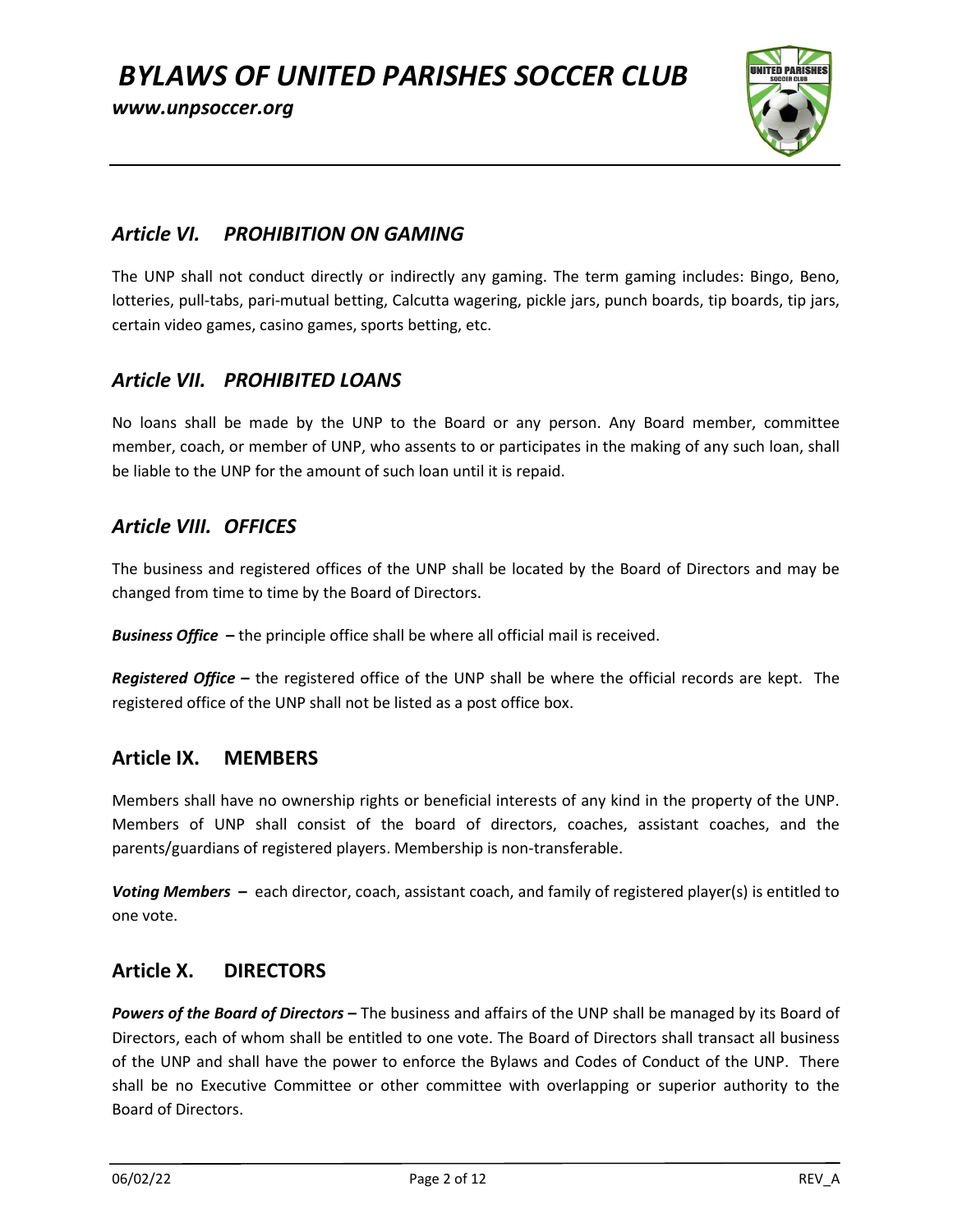

Rights of Directors - Directors have the right to receive all information that is necessary and relevant to assist them in performing their duties. Directors have the right to call special meetings and once requested a meeting must be held within the 30 days following the request. Directors may contest activities that affect their rights and duties. Directors have the right to disagree with actions taken at meetings and may ask to have their disagreement noted in the minutes of the meeting at which the action was taken.

Election of Directors – Each Director shall be elected for a term of two (2) years and may succeed themselves in office. Elections shall be held at the annual meeting. Directors shall be elected by the voting members of UNP. If at the annual meeting there are more than two nominees for any elected position and no person receives a majority of votes for the position, the top two from the first round of voting will participate in a run-off vote which will also be held at the same meeting.

**Composition of the Board of Directors –** The Board of Directors shall consist of no less than three  $(3)$ individuals unrelated by blood or marriage. Each Director shall be a citizen of the United States and eighteen (18) years of age or older.

The Board of Directors shall include: the President, Vice President, Secretary, Treasurer, Registrar, Field Manager, Equipment Manager, Program Directors, and At-Large Members.

**Resignation/Removal –** Any Director may resign at any time by giving written notice to the UNP President. The resignation shall take effect at the time specified therein or immediately, if no time is specified. Unless specifically provided therein, the acceptance of such resignation shall not be necessary to make it effective.

A director may be removed for cause by an affirmative vote of at least two-thirds (2/3) of the total voting power of the Board of Directors (excluding the Director in question), at any duly noticed meeting of the Board of Directors, and after being provided an opportunity to be heard by the Board of Directors. A Director may be removed without cause by an affirmative vote of all Board of Directors (excluding the Director in question). No Director shall be subject to removal or to not being denominated based on how he or she votes as a director, unless such voting is part of a violation of the Director's fiduciary responsibilities or a violation of the UNP's Bylaws.

Attendance at Meetings - A Director not attending any three (3) consecutive meetings, including special board meetings, will have his or her office declared vacant, unless such absences are excused by the Board of Directors. His or her office shall then be filled in accordance with procedures under Vacancies.

Vacancies – Any vacancy will be filled by a majority vote of the Board of Directors and the elected person will serve until the next annual meeting.

Conflicts of Interest – If any Director has a financial interest in any contract or transaction involving the UNP, or has an interest adverse to the UNP's business affairs, and that individual is in a position to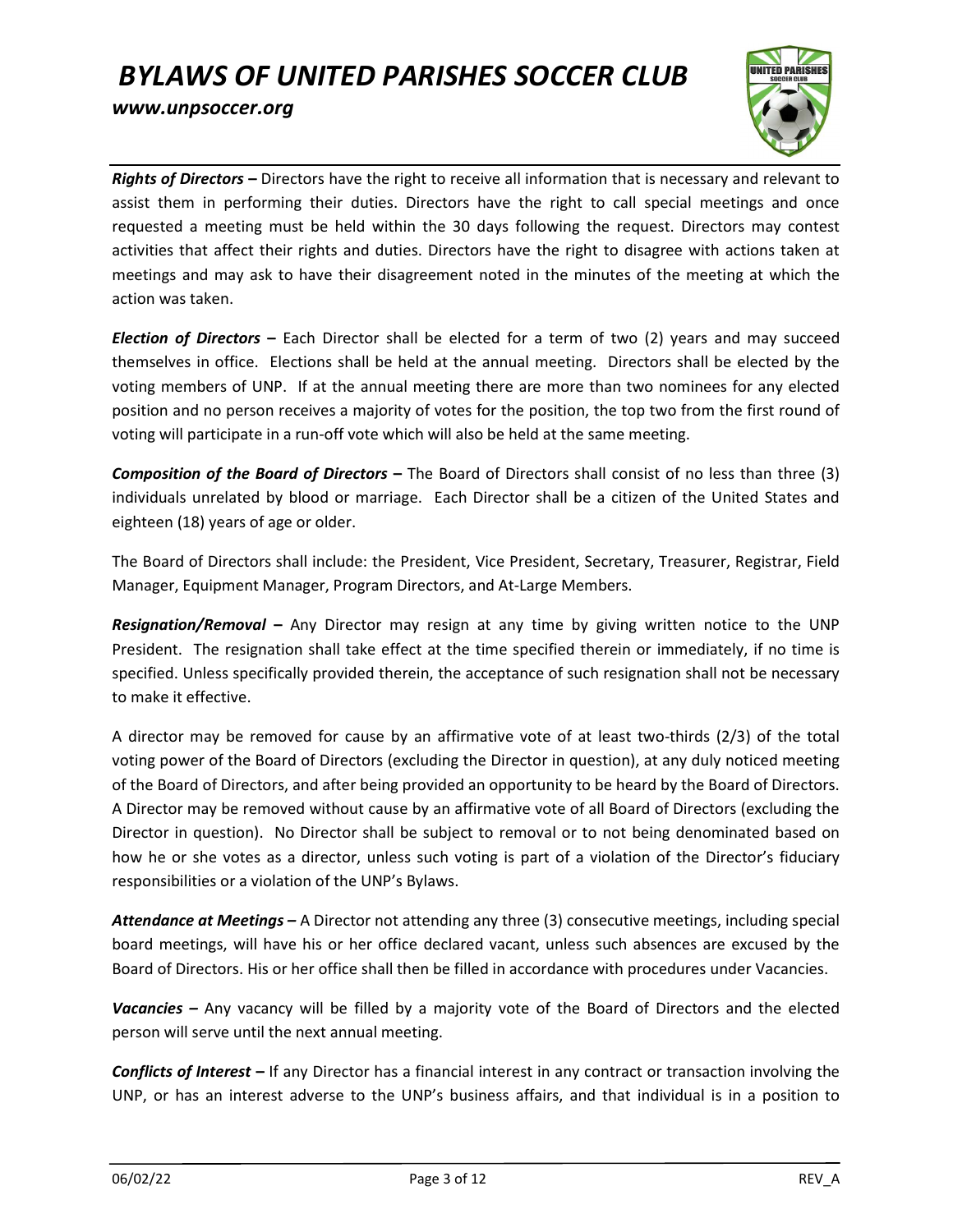www.unpsoccer.org



influence a determination regarding a contract, business transaction, or grievance, such individual shall: disclose the conflict of interest; not participate in the evaluation; and abstain from voting on the matter.

### Article XI. OFFICERS

Election of Officers - Officers shall be elected for a term of two (2) years and may succeed themselves in office. Elections shall be held at the annual meeting. All officers shall be elected by the Board of Directors.

- 1. President duties shall include but not limited to:
	- a. chief executive officer and public spokesman
	- b. set all meeting agendas and preside over all UNP meetings
	- c. promote membership growth and coach recruitment
	- d. the UNP's representative to Central Penn Soccer league (CPYSL)
	- e. designate and appoint members to any committees as deemed necessary
	- f. take prudent and reasonable action in cases or situations not covered by these bylaws and such authority implicit in the office
- 2. Vice-President duties shall include but not limited to:
	- a. assist with club management
	- b. represent UNP at CPYSL meetings when the President is unable to attend
	- c. attend League meetings that assign team level of play
	- d. manage Team photos at the start of the Fall season
	- e. manage team try-outs and player assignments
	- f. perform other duties and responsibilities as usually pertain to such office.
- 3. Secretary duties shall include but not limited to:
	- a. Keep minutes of the proceedings of all meetings
	- b. see that all notices are duly given in accordance with the provisions of these bylaws
	- c. submit the annual report at the annual meeting for approval by the Board of Directors, which shall become part of the minutes of the meeting
	- d. be the media contact for UNP
	- e. submit to the proper officers, committees, or members all communications received
	- f. perform other duties and responsibilities as usually pertain to such office.
- 4. Treasurer duties shall include but not limited to:
	- a. receive all funds paid to the UNP and promptly deposit them in the official depositories
	- b. present all bills and disburse funds on order of the Board of Directors
	- c. maintain the UNP financial accounts and records
	- d. at all times, make available for inspection by the President, Directors, or any authorized auditor, the financial accounts and records of the UNP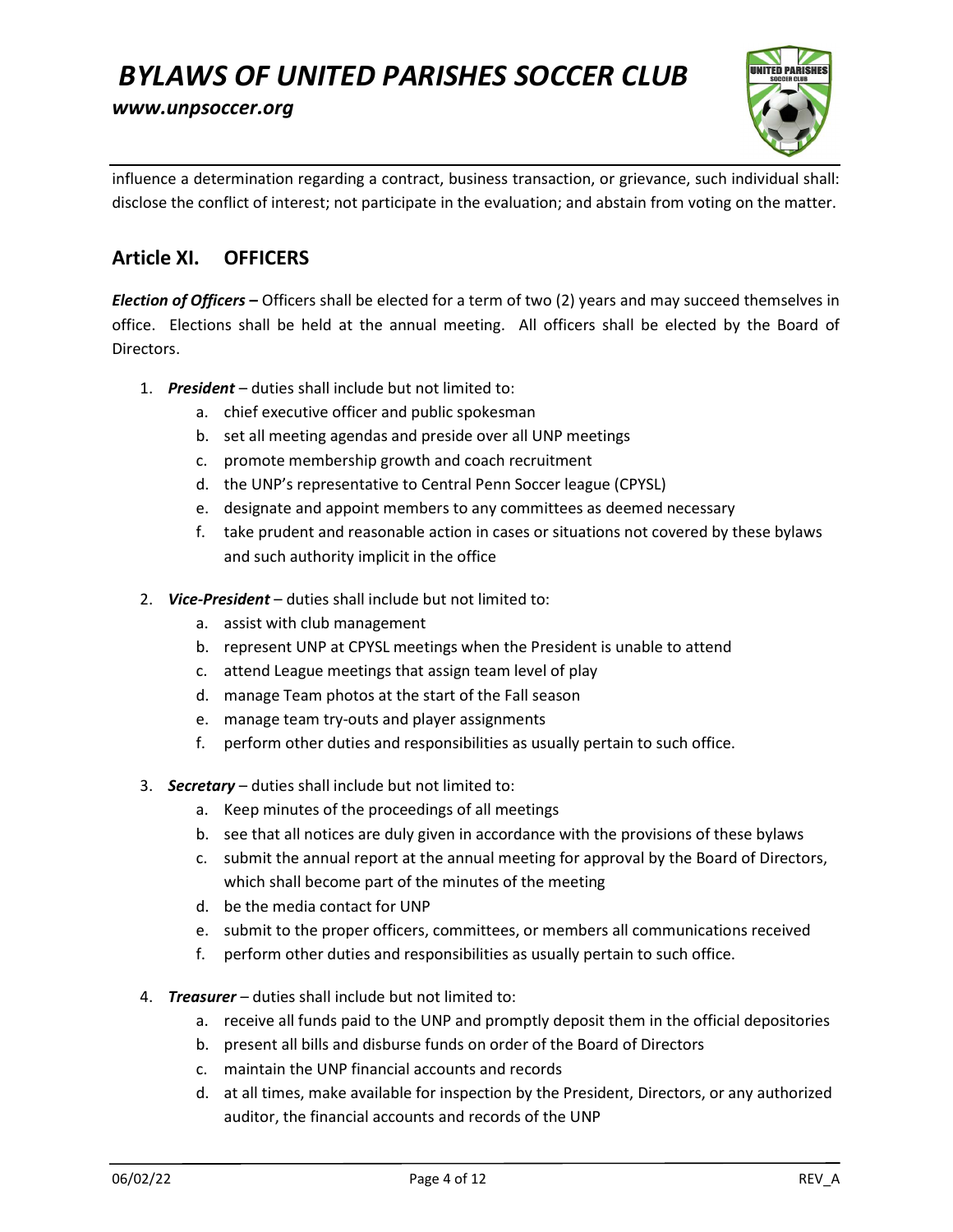#### www.unpsoccer.org



- e. make financial reports to the Board of Directors at regular meetings, report on the close of the fiscal year at the annual meeting, and upon request of board members
- f. perform other duties and responsibilities as usually pertain to such office
- 5. Registrar duties shall include but not limited to:
	- a. responsible for player and coach registration with CPYSL and the Eastern Pennsylvania Youth Soccer Association (EPYSA)
	- b. responsible for maintaining and securing all confidential documentation for registration
	- c. promptly reply to requests for information by CPYSL and EPYSA
	- d. facilitate contact distribution lists for coaches & team management
	- e. perform such other duties and responsibilities as usually pertain to such office or as may be assigned by the President.
- 6. Field Manager  $-$  duties shall include but not limited to:
	- a. manage field layout and maintenance
	- b. assign and distribute field lining schedule
	- c. manage field availability and scheduling of practice fields
	- d. manage goals and net replacement
	- e. purchase field supplies (i.e. paint, tape measures, net ties,…)
	- f. arrange port-a-potty services for home fields
	- g. attend Springettsbury Twp meetings in February and July to acquire township field use
- 7. Equipment Manager duties shall include but not limited to:
	- a. order/distribute uniforms for players and coaches
	- b. manage inventory of uniform stock
	- c. order and distribute approved equipment for all coaches
	- d. maintain backup supplies in shed (i.e. ice packs, medical packs,…)
	- e. responsible for collecting Club equipment from coaches that have resigned
	- f. manage inventory of team supplies (list)
- 8. Program Directors duties shall include but not limited to:
	- a. manage inter-club play for in-house programs (i.e. Ponies U6 and Coed U8)
	- b. manage field set-up
	- c. distribute coaching guidelines and coordinate coaching assignments
	- d. distribute player and team assignments
- 9. At-Large Members duties shall include but not limited to:
	- a. assisting with the affairs of UNP as assigned by the Board of Directors
- 10. Webmaster duties shall include but not limited to:
	- a. responsible for monitoring and maintaining the club website
	- b. renew the domain name and website hosting service prior to expiration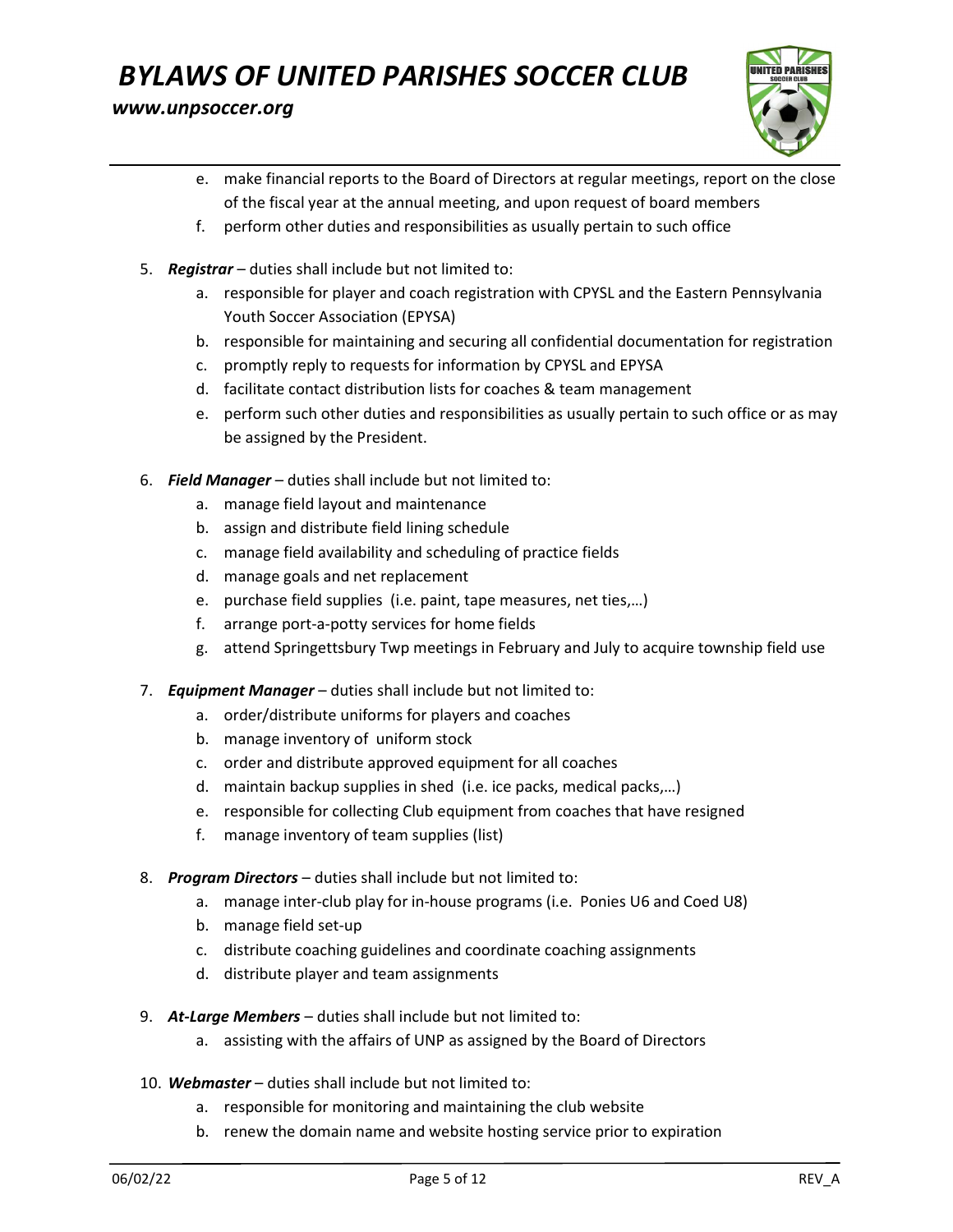#### www.unpsoccer.org



- c. determine the layout of the website and design of webpages
- d. manage online registration and store
- e. provide timely reports to registrar, equipment manager, and program directors regarding player registration, payment, and uniform orders
- f. publish on the website: practice locations, practice schedules, and other special events
- g. receive and publish submissions from members and officers, which may include but not limited to: club events, special programs, photos, and educational content
- h. ensures that the following information shall not be published on the website:
	- links to websites that involve political lobbying or political campaigning activities on the behalf of any candidate for elected public office
	- endorsement of any political candidate or political lobby group
	- advertise price information, savings, endorse, or use qualitative and comparative language to describe the products/services of a sponsor
	- posting of membership list
	- disclose personal information regarding players

### Article XII. COMMITTEES

**Designation –** The Board of Directors may from time to time establish committees for special purposes. There shall be no executive committee or other committee with overlapping or superior authority to the Board of Directors.

Appointment of Committees - The Board of Directors, by resolution of a majority of Directors, may authorize the creation of one or more committees and delegate to these committees specific authority in the management of UNP. The President shall appoint the chairperson and other individuals to serve on the committee as authorized by the Board of Directors. However, creation of such committee shall not relieve the Board of Directors of their responsibility.

Judiciary Committee - The responsibility of the Judiciary committee shall be to investigate complaints or conduct of any member alleged to be contrary to the Code of Conduct or Bylaws of UNP.

The committee shall consist of three (3) Directors, who shall be appointed on a case by case basis by the President, with advice and consent of the Board of Directors, to conduct an investigation of any member. In the event that the President or a Director is the subject of a complaint, that person shall not participate in the evaluation process and abstain from voting on the matter.

### Article XIII. CLUB GOVERNANCE

Government of the Club - The Board of Directors is vested with the management of the business and affairs of UNP. The Directors are elected by voting members at the annual general meeting. Members of UNP have the right to attend and speak at any general meeting. There shall be no vote by proxy.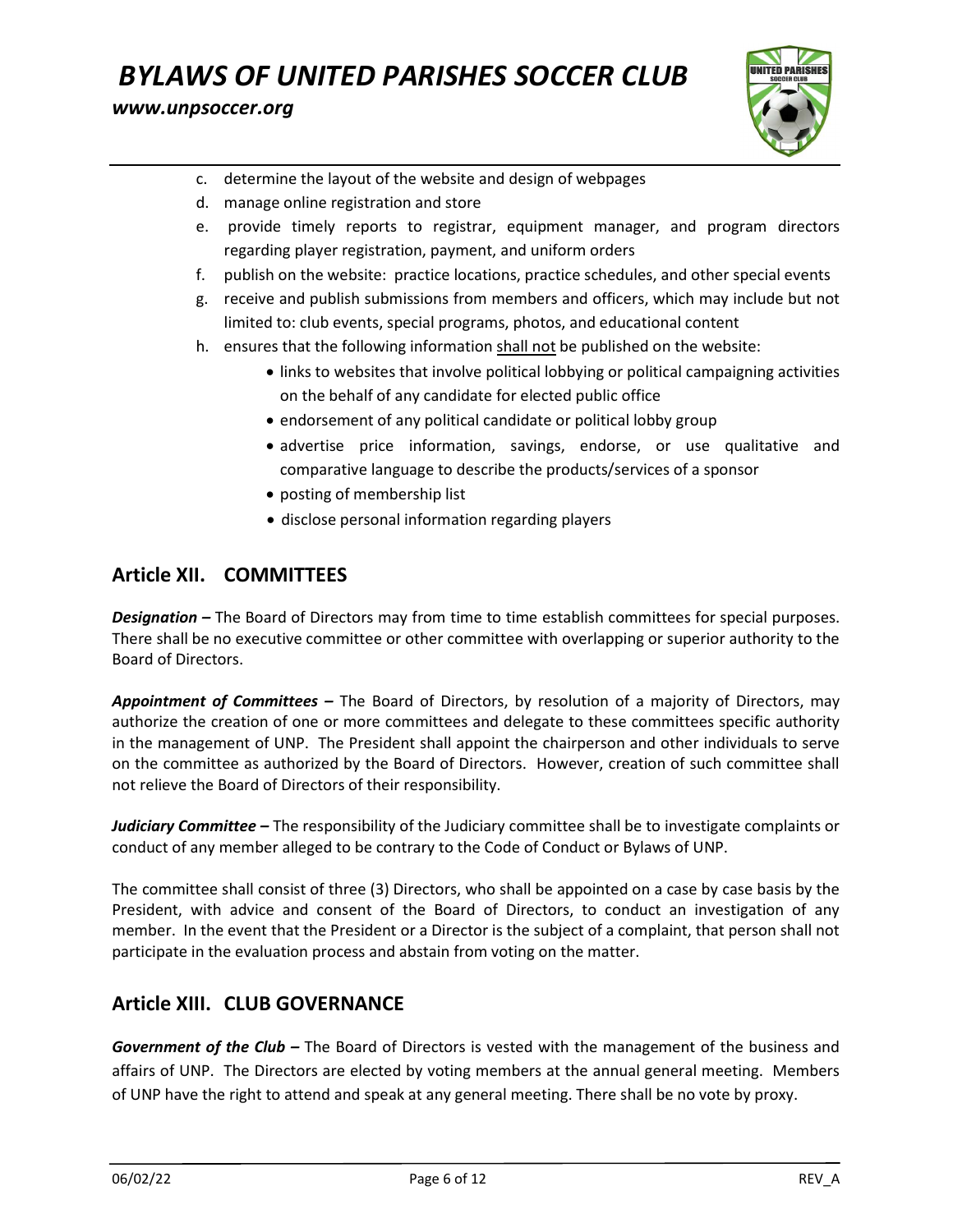

Quorum of Directors - The presence of a majority of the Board of Directors at the time of any meeting shall constitute a quorum for the transaction of business, and the act of a majority of the Board of Directors shall constitute the act of the Board.

Jurisdiction – The Board of Directors shall have jurisdiction over all officers, coaches, assistant coaches, parents/guardians of players, and players, all of whom will adhere to and comply with these bylaws and codes of conduct as set forth by the organization. If UNP is presented with sufficient evidence that a director, officer, coach, assistant coach, parent/guardian of a player, or player is not adhering to these bylaws or code of conduct, an investigation into the allegations will take place. Upon completion of an investigation, necessary action will be taken when warranted.

Resignation – Any Director may resign by giving written notice to the club President.

**Compensation** – Directors and coaches shall serve without salary or payment for their services, but may be reimbursed for expenses approved by the Board of Directors.

**Fiscal Year –** The fiscal year of UNP shall be from May  $1 -$  April 30.

**Bank Account** – The President and Treasurer shall execute the bank resolution for check signing authority, who alone, shall have such authority. All transactions of UNP shall be made through the official business account and shall not be comingled with the personal finances of any person. Except for normal operating expenses, no checks shall be written for any amount over three hundred dollars without Board approval.

Affiliations – If the bylaws and code of conduct conflict with the regulations of the United States Soccer Federation (USSF), Eastern Pennsylvania Youth Soccer Association (EPYSA), and Central Penn Youth Soccer League (CPYSL) to which the UNP is affiliated with, then the regulations of USSF, EPYSA, and CPYSL shall take precedent.

Contracts – The Board of Directors may enter into any contract or execute and deliver any instrument in the name of and on behalf of UNP. Contracts, leases, or other instruments executed in the name of and on behalf of the UNP shall be signed by the Secretary and countersigned by the President and will have attached copies of the resolution of the Board of Directors, certified by the Secretary, authorizing their execution.

Filings - Annually, in June, the President shall notify the PA Department of State of any change of its Board of Directors by electronically filing the Annual Statement – Nonprofit Corporation with the Bureau of Corporations and Charitable Organizations –Form DSCB:15-5110. If there is no change in the Board of Directors from one year to the next, then filing of the form is unnecessary.

Annually, in June, the President shall file the Annual Electronic Filing Requirement of Small Exempt Organizations –Form 990-N (e-Postcard) with the IRS.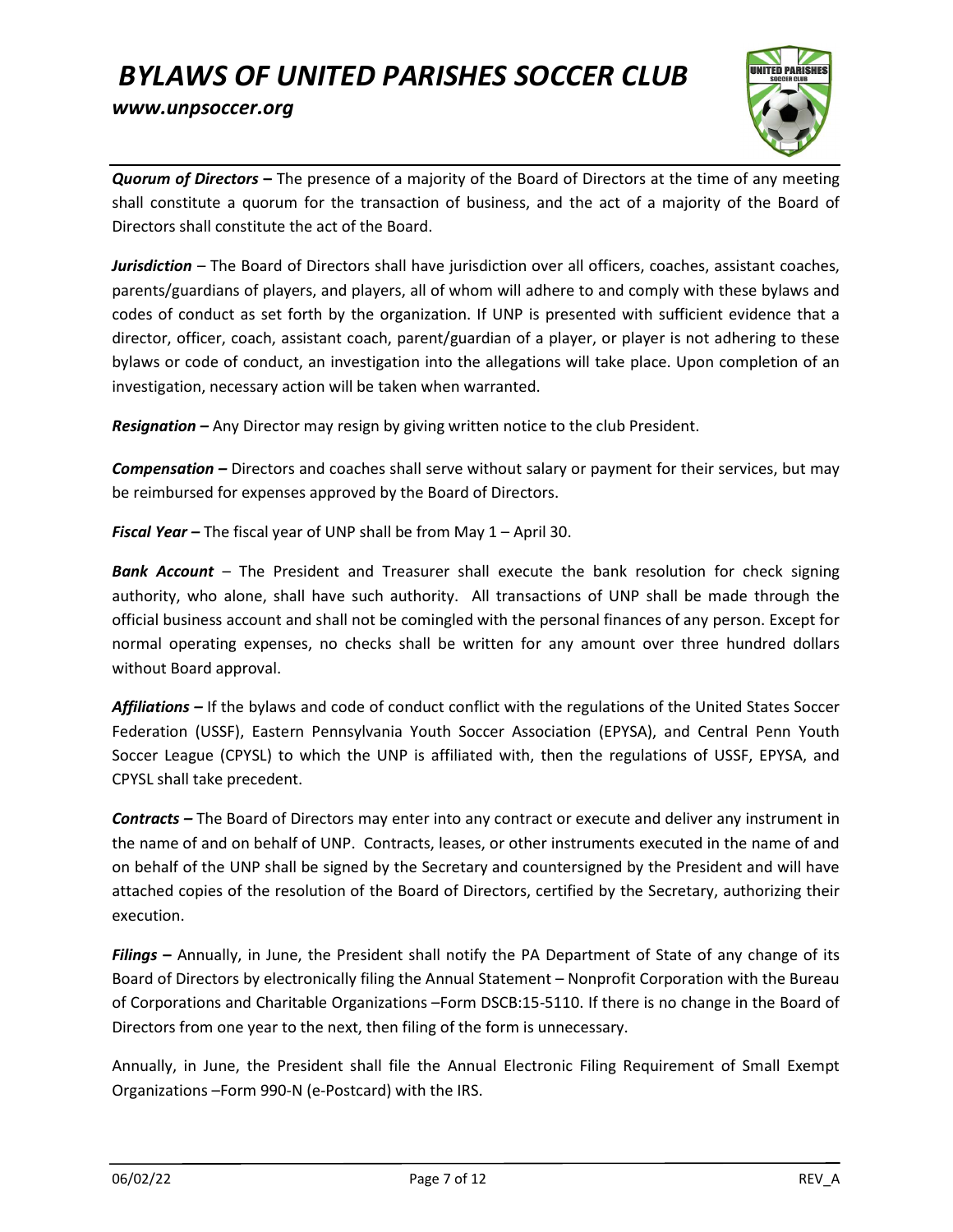

For each person paid, during the fiscal year, at least \$600 for services performed as an independent contractor (not an employee), the recipient must be provided IRS Form 1099-NEC together with payment. Next, UNP shall file this form with the IRS on or before January 31st.

**Sales Tax** – Pennsylvania Sales Tax must be applied to the sale of the official UNP uniform (jersey, shorts, & socks) used in league competition (U9-16) and all promotional merchandise. T-shirts that are included with U6 Ponies & U8 Coed in-house programs and summer development camps are given to participants and exempt from sales tax. The frequency of filing sales tax returns, is periodically determined by the PA Department of Revenue, typically on a quarterly or semi-annual basis.

**Donations –** For charitable contributions of \$250 or more a written acknowledgement on UNP letterhead shall be provided to the donor. Example of written acknowledgement: "Thank you for your cash (or check) contribution of \$300 that the United Parishes Soccer Club received on September 13, 2016. No goods or services were provided in exchange for your contribution."

For quid pro quo contributions of \$75 or more a written acknowledgement on UNP letterhead must be provided to the donor. Example of written acknowledgement: "Thank you for your cash (or check) contribution of \$100 that the United Parishes Soccer Club received on September 13, 2016. In exchange for your contribution, we gave you a banquet ticket with an estimated fair market value of \$40.00."

Player registration fee paid to UNP is not treated as a deductible contribution on a donor's tax return.

When a donor stipulates that the proceeds are to be used to send their child (or specifies any other individual) to a specific function or event, it is treated as a gift and is not a deductible contribution on the donor's tax return.

Corporate Records Maintained at Registered Office - UNP shall keep a copy of each of the following records at its registered office:

- Bylaws
- Codes of Conduct
- a list of the full names and last known addresses of all past and present directors and officers
- minutes of Board of Directors meetings for the past three (3) years
- all written communications within the past three (3) years
- annual statement Nonprofit Corporation PA Form DSCB:15-5110 to the Pennsylvania Secretary of State for the past three (3) years
- annual statement for Exempt Organizations Form 990-N (e-Postcard) filed with the Internal Revenue Service for the past three (3) years
- PA Sales and Use Tax returns (e-TIDES) for the past three (3) years
- all financial statements prepared for periods ending during the last three (3) years
- application of Articles of Incorporation–Nonprofit and letter of acknowledgement from the Pennsylvania Department of State Corporation Bureau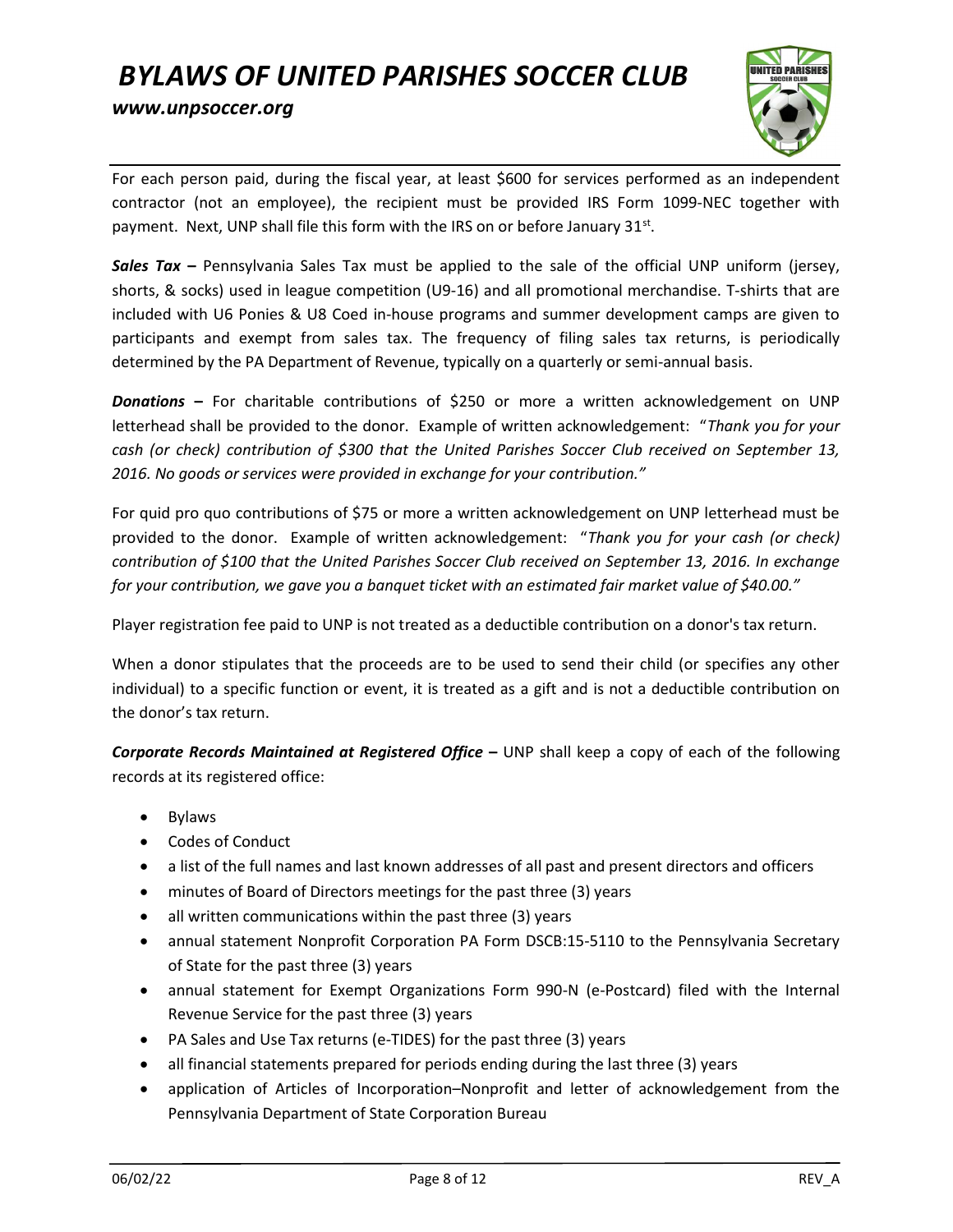

- application for Pennsylvania Sales Tax Number and the letter issued by the Pennsylvania Department of Revenue
- application for Federal Employer Identification Number (EIN) and letter issued by Internal Revenue Service
- application for recognition of exemption and tax-exemption determination letter issued by the Internal Revenue Service
- proof of public announcements of Incorporation-Nonprofit

**Public Inspection of Records –** UNP shall make available for public inspection the application of Exemption and annual returns (Form 990-N for the past three (3) years, within 14 days written notification to the Board of Directors.

UNP Logo – The UNP logo is the trademark of United Parishes Soccer Club. The trademark may be registered. The use of the UNP logo shall have prior written authorization by resolution of the Board of Directors. The Board of Directors reserves the right to attach conditions and requirements on the use of the logo as deemed appropriate.

### Article XIV. MEETINGS

Order of Business - The President shall generate the meeting agenda. All meetings will be conducted according to the following format: meeting is called to order; prayer; introductions; approval of previous meeting minutes; correspondence & announcements; Treasurer's report; officer reports; committee reports; any unfinished business; any new business; address or other program features; adjournment.

Minutes - The Secretary shall keep the minutes of UNP proceedings. Minutes from the previous month shall be read and approved by the board.

Meeting Locations – Meetings of UNP shall be held at such places as designated by the President. All regular meetings and the annual meeting shall be open to members and the general public.

Notice of Meetings – Notice of all meetings shall be made at least seven (7) days prior to the meeting according to notification procedures. The President shall generate the meeting agenda. Business transacted at all meetings shall be confined to the purpose stated in the notice of the meeting.

**Proxy** – There shall be no vote by proxy for any meetings.

Regular Meetings - Regular meetings shall be held bi-monthly, unless the President determines that no meeting is necessary in any particular month or unless the President reschedules the meeting.

Annual Meeting – UNP shall have an annual meeting in the spring to the end of the fiscal year. At the annual meeting, Voting Members shall elect the Directors, Officers shall be elected by the Board, and the Treasurer shall close the books on the fiscal year and present a budget for the next fiscal year.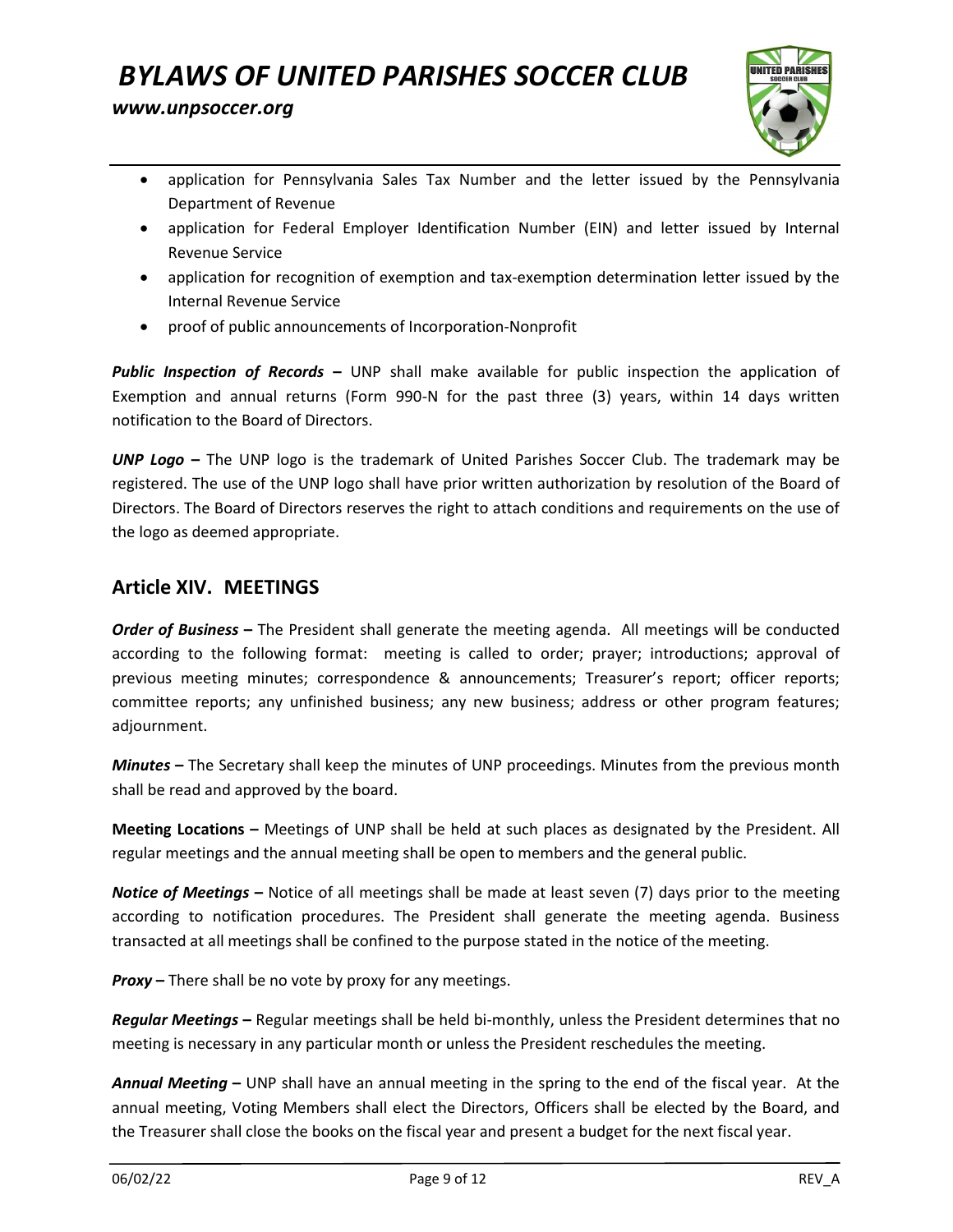www.unpsoccer.org



Special Board Meetings - When the President deems it appropriate: (i) to exclude non-members at an open meeting for any reason, then the President may declare that the meeting is closed, or (ii) to convene an executive session to consider and discuss matters relating to personnel, nominations, discipline, budget, compensation, litigation or other sensitive matters, then the President may specifically designate and call an executive session.

### Article XV. NOTIFICATION PROCEDURE

Manner of Giving Notice – Whenever under the provisions of these bylaws a notice is required to be given to any member of UNP and no provision is made as to how such notice shall be given, it is deemed acceptable for such notice to be sent in writing by the U.S. postal service, e-mail, or postings placed on the official club website, in school newsletters, church bulletins, or any other public media outlet.

**Waiver of Notice –** There shall be no waiver of notice.

### Article XVI. RULES, REGULATIONS AND PROCEDURE FOR APPEALS

Codes of Conduct - The Board of Directors shall establish the rules and regulations of UNP and Codes of Conduct for Players, Parents and Coaches. The Board of Directors may amend these rules and regulations and Codes of Conduct at any time, providing notice to members within seven (7) days.

Procedures for Player, Coach, or Parent Disciplinary Review – Upon receipt of a written complaint the President shall determine if disciplinary action is required and characterize the level of misconduct. In the case of simple misconduct the President will issue a verbal or written warning. For instances of serious misconduct the President shall appoint a judiciary committee of three members to investigate the complaint, which shall present their findings to special meeting of the Board of Directors presided over by the President. The Board will determine what disciplinary actions are necessary. Gross misconduct is a serious offense requiring immediate expulsion from the UNP. The President may summarily expel the offender without first invoking a disciplinary hearing. The expelled member has the right to appeal to disciplinary hearing arranged as soon as possible, but shall remain expelled until and unless the Board of Directors overturns the executive decision.

**Procedures for Filing Appeals –** Club members have the right to appeal decisions made by coaches, assistant coaches, or the board of directors. The appeal procedure is as follow:

- 1. All appeals shall be submitted to the club President in writing and received within ten (10) days for consideration by the Board of Directors. In any case, when the filing date comes into question, the date the appeal is postmarked will govern.
- 2. Extensions for filing appeals may be granted at the discretion of the Board of Directors so long as the request is made in writing. The extension may extend the time line for filing appeals by no more than an additional ten (10) days.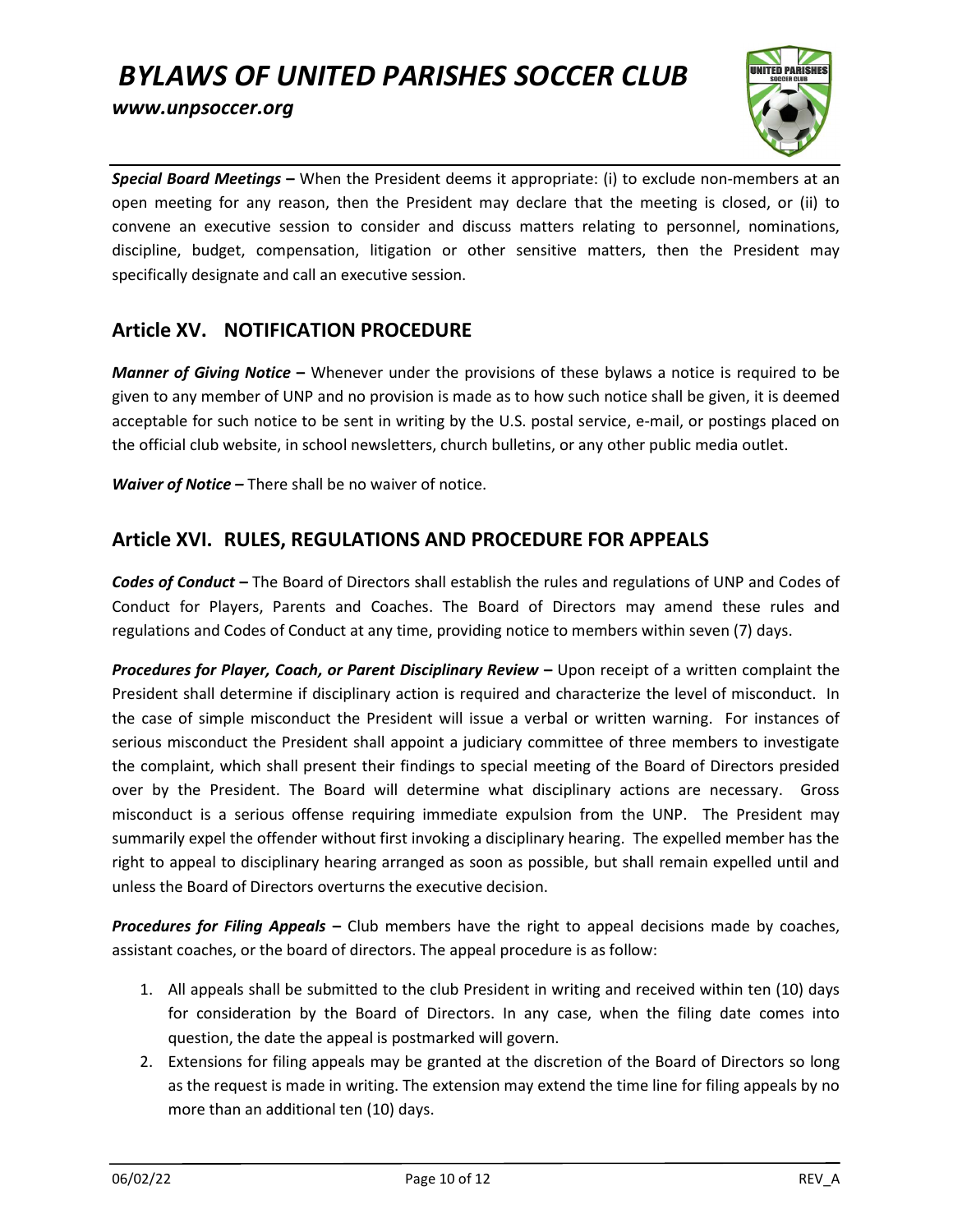

- 3. Upon receipt of the appeal, the club President shall set a time and place for the hearing and will notify all appropriate parties. All hearings must be held within 30 days of receipt of a written appeal and the appealing party is bound to present any and all evidence and/or information relative to the appeal for which the hearing is being held
- 4. All decisions made at all levels of the appeal process are binding and shall be in full force until changed by a higher authority.

Violators subject to suspension and fines as set forth by the United States Soccer Federation, Eastern Pennsylvania Youth Soccer Association, and/or Central Penn Youth Soccer League shall be liable for all expenses incurred by UNP.

### Article XVII. INDEMNIFICATION

The UNP shall defend, indemnify and hold harmless each Director of the Board from and against all claims, charges, and expenses which he or she incurs as a result of any action or lawsuit brought against such director or officer arising out of the latter's performance of his or her duties with the UNP, unless such claims, charges and expenses were caused by fraud or willful misconduct on the part of said director.

### Article XVIII. SEVERABILITY AND SAVING CLAUSE

The invalidity of any provision of the Bylaws shall not affect the other provisions. The Bylaws shall be construed in all respects as if such invalid provision were omitted.

Failure of literal or complete compliance with any provision of the Bylaws in respect of dates and times of notice, or the sending or receipt of the same, or errors in phraseology of notice of proposals, which in the judgment of the Board do not cause substantial injury to the rights of the members of the Board, shall not invalidate the actions or proceedings of the Board at any meeting.

## Article XIX. EFFECTIVE DATE AND TRANSITION

These Bylaws shall be effective when adopted by the founding Incorporators. Immediately upon adoption, the founding Incorporators shall initiate and implement the process to have a new Board elected/selected pursuant to these Bylaws.

## Article XX. AMMENDMENT

The bylaws may be amended, repealed, or altered, in whole or in part, and new bylaws may be adopted, by an affirmative vote of no fewer than 2/3 of the Board at the annual meeting, provided it is on the agenda and has been made available to the Board for at least two (2) consecutive regular meetings.